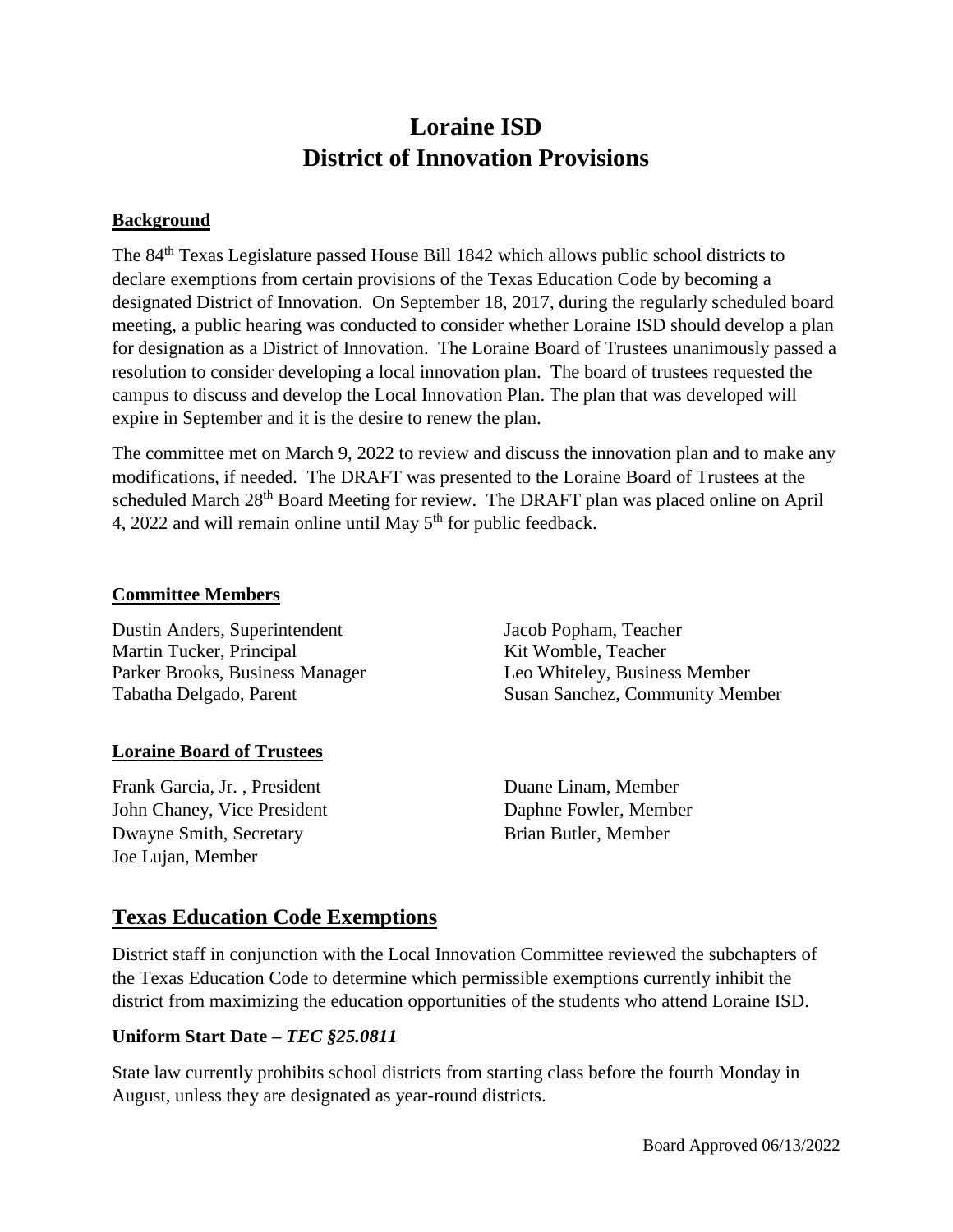## *Rationale for Exemption*

The flexibility of the start date allows the district to determine locally, on an annual basis, what best meets the need of the students, the school and the community. In addition, this flexibility allows the district to better align its starting date to accommodate the start date of the colleges in which the district uses for dual credit courses. Another benefit of exempting this restriction is it allows the school to look at starting classes as a short week which can ease the transition for students entering kindergarten, middle school, and/or high school. Additionally, the ability to change the school start date can also help better balance the amount of days in each semester.

## **Teacher Certification –** *TEC §21.003, §21.053, and §21.057*

State law directs that a person may not be employed as a teacher by a school district unless the person hold an appropriate certificate or permit issued by the appropriate state agency. In the event a district cannot locate a certified teacher for a position or a teacher is teaching a subject outside of their certification, the district must request emergency certification from the Texas Education Agency and/or State Board of Educator Certification. This exemption will not be applicable to special education and/or bilingual/ESL teachers, as they must continue to be SBEC certified.

## *Rationale for Exemption*

The current state teacher certification requirements inhibit the District's ability to recruit and hire teachers to teach hard-to-fill, high demand, dual credit, as well as career and technical teachers. Loraine ISD is located in a rural area which limits course offerings and utilize district wide. Allowing the local district control in order to better enable students to obtain the educational benefits of such course offerings, the District seeks to establish its own local qualification requirements and its own requirements for training professionals and experts to teach such courses in lieu of the requirements set forth in law.

## **Contract Service Days –** *TEC §21.401*

State law currently requires educators employed on a 10-month contract to provide a maximum of 187 days of service to the district.

## *Rationale for Exemption*

Loraine ISD believes the determination of the number of days required to fulfill professional staff contract days should be a local decision. By utilizing the districts goals and needs of the students and community, the district would locally decide on the number of staff required days. The minimum number of days for a 10-month contract employee will not exceed the 187 days nor will be less than 165. This flexibility provides the opportunity for Loraine ISD to explore other calendar options to better fit the needs of the students and community, such as a 4 day school week.